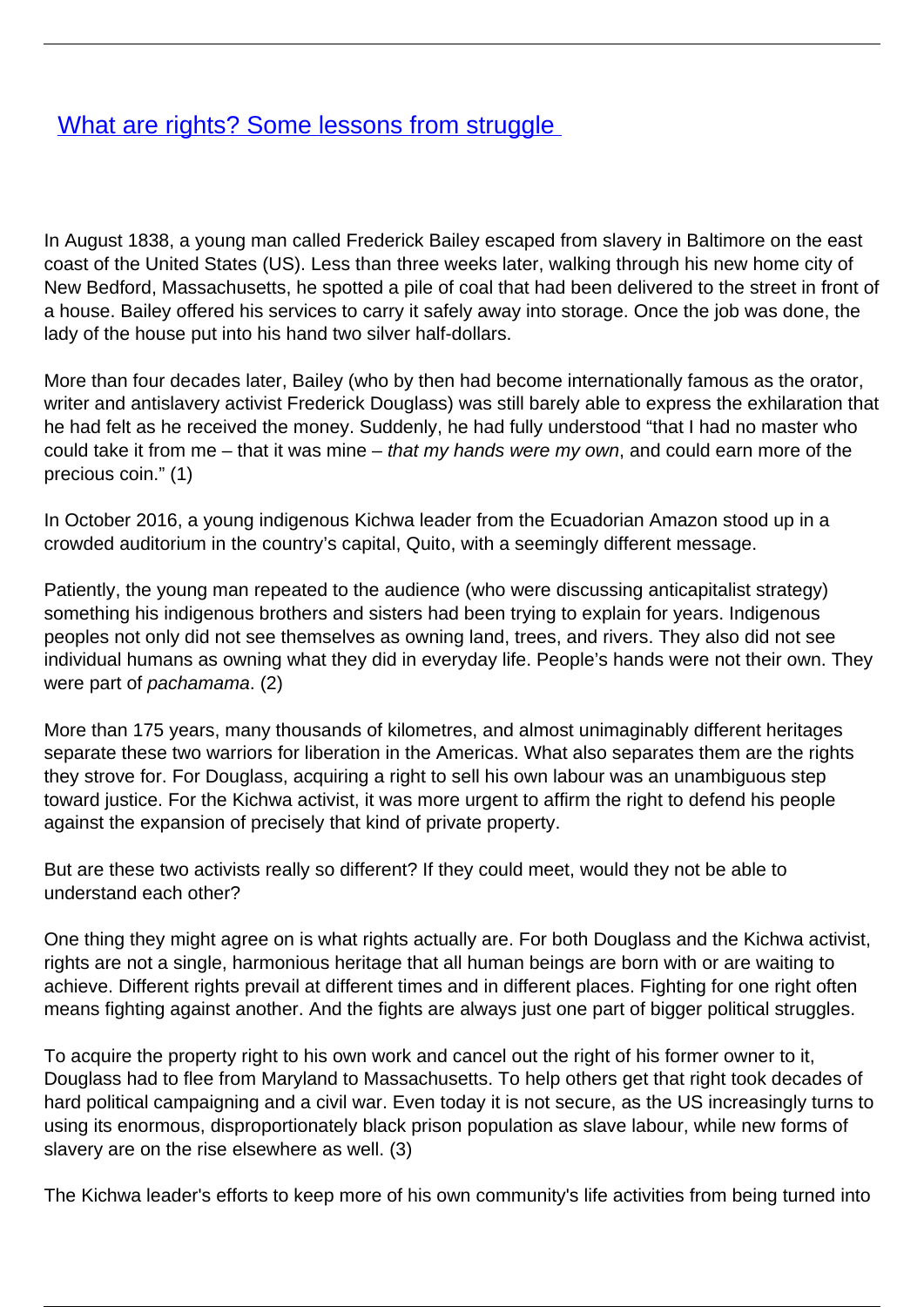private property in the first place meanwhile puts him at the cutting edge of contemporary political opposition to capitalism itself, which is founded on unending attempts to divide the earth into humanless nature (resources, ecosystem services, protected areas) and natureless humans whose labour time is available for sale.

Unavoidably, the fate of the struggle that the Kichwa leader spoke for is tied to that of nonindigenous urban dwellers who are today trying to reconstruct working-class defences against efforts to make them more and more dependent on business. To contest the conversion of human activity into private property is also to contest private control over the extra-human nature that sustains it. In the end, forest issues are always labour issues. Labour issues are often forest issues as well. It is no coincidence that Karl Marx, the great modern critic of the creation of wage labour, began his activist career defending German forest commons where villagers collected berries and firewood against enclosure by the state. (4) (5)

Frederick Douglass would have understood that too. Prior to the slavery that cleared North and South American forests to make way for an emerging world of factory workers and housewives – a slavery that the slaves so often tried to escape, often into the forests themselves – were the commons and territories co-crafted by indigenous peoples from which those forests emerged. (6)

No wonder, then, that when intellectuals show up in today's rural communities in Benin, India or Samoa to urge them to assert theoretical "human rights" recognized by some state or UN body, many local activists prefer to change the subject to the defence and rebuilding of concrete commons practices: communal land, communal seed sharing, communal sharing of work. (7) They know that the best defence of the rights they need against the encroachment of hostile rights lies in the rough ground of living "customary" practices that involve land, work and forest preservation alike. Talk about rights means nothing without the cultivation of spaces needed to defend life and livelihood.

Private companies know this too. For more than a century, their advocates have played dirty politics in order to make sure that a US constitutional amendment that was intended to grant equal rights to freed slaves after the US Civil War is interpreted in practice as giving the same rights to corporations. Now private firms are moving to guarantee themselves even more such rights. They invest millions in international campaigns and treaty negotiations and deploy limitless violence to replace existing commons with regimes that give them legal rights to agricultural seeds, forest carbon, intellectual property, and hypothetical "future profits". Even Facebook is now mobilizing technology and the law to try to give itself private rights to our personal information that will trump any previous rights we might have thought we had over it.

Whether fortunately or unfortunately, however, no rights are ever won or lost for good. Many social movements are currently agitating to roll back private property rights invented during earlier eras of capitalism. At the same time, they are looking with a more critical eye at some rights that they themselves fought for previously.

Twenty years ago, for example, it might have made sense for activists to try to institutionalize a right to "free prior informed consent" (FPIC) that would allow communities to block unwanted encroachments on their lands by development projects. But times have changed. Having lost their battle to stop FPIC outright, corporations coopted it instead. Today, FPIC has largely morphed into what Alexander Dunlap calls "a bureaucratic trap" that companies and governments use to deflect calls for democratic decision-making. (8) It may be time for activists to shift tack too.

It is important, then, not to fetishize rights or allow rights talk to distract from broader issues. In